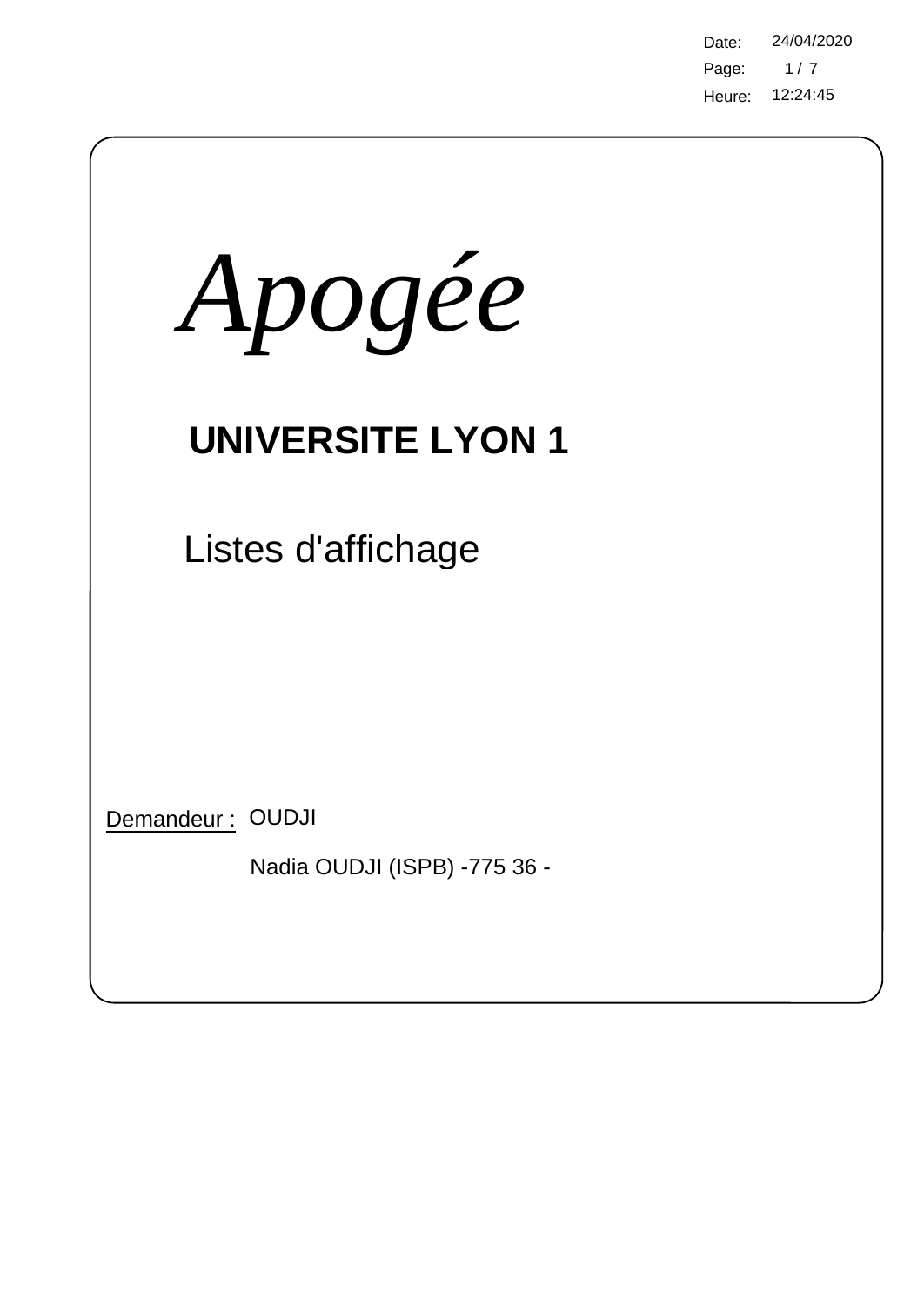2 7 Page: Date: 24/04/2020

# LISTE D'AFFICHAGE

**Date** : 27/05/2020 Horaires : 11h00 à 12h045 Durée : 0h045 **:** Epreuve: PHL231P1

UE2.16 Ecrit Examen Terminal Salle : EXAMENDIST EXAMEN DISTANCIEL Bâtiment :

SIDES

**1 45 0 45**

SIDES pour examen en distanciel

| N° Place Nom   |                      | Prénom           | N° Etudiant |
|----------------|----------------------|------------------|-------------|
| 1.             | ABBAD EL ANDALOUSSI  | <b>AIDA</b>      | 11702932    |
| $\overline{2}$ | ABERKANE             | <b>HUGO</b>      | 11802379    |
| 3              | <b>AHANOU</b>        | <b>KOMI</b>      | 11715239    |
| 4              | <b>ALCANTARA</b>     | <b>MARINA</b>    | 11707927    |
| 5              | <b>ARFAOUI</b>       | <b>MANEL</b>     | 11701740    |
| 6              | <b>ARMELLIE</b>      | <b>ELINA</b>     | 11701233    |
| $\overline{7}$ | <b>AUBLANC</b>       | <b>ELODIE</b>    | 11701625    |
| 8              | <b>AZOULAY</b>       | <b>JEREMIE</b>   | 11704324    |
| 9              | <b>AZOULAY</b>       | <b>NELLY</b>     | 11703124    |
| 10             | <b>BACHELARD</b>     | <b>BENJAMIN</b>  | 11900101    |
| 11             | <b>BADOR</b>         | <b>DOMITILLE</b> | 11605145    |
| 12             | <b>BADR</b>          | <b>CORINE</b>    | 11701294    |
| 13             | <b>BAEZA</b>         | <b>CHLOE</b>     | 11801296    |
| 14             | <b>BAGHDASSARIAN</b> | <b>MAXIME</b>    | 11702756    |
| 15             | <b>BALAY</b>         | <b>VICTOIRE</b>  | 11705119    |
| 16             | <b>BANSAC</b>        | <b>ALICE</b>     | 11803433    |
| 17             | <b>BANZET</b>        | <b>ELODIE</b>    | 11703317    |
| 18             | <b>BARRIERE</b>      | <b>LEA</b>       | 11907886    |
| 19             | <b>BARRIEU</b>       | <b>AMAIA</b>     | 11712861    |
| 20             | <b>BEN ASHUR</b>     | <b>SHADAN</b>    | 11404369    |
| 21             | <b>BEN RIYENE</b>    | <b>LINA</b>      | 11702011    |
| 22             | <b>BENICHOU</b>      | <b>ROMANE</b>    | 11900661    |
| 23             | <b>BENTAHER</b>      | <b>HICHAM</b>    | 11702557    |
| 24             | <b>BINOIST</b>       | <b>MAELENN</b>   | 11713275    |
| 25             | <b>BLANC</b>         | <b>ARNO</b>      | 11702237    |
| 26             | <b>BODIMENT</b>      | <b>REMI</b>      | 11925209    |
| 27             | <b>BOHE</b>          | <b>MANON</b>     | 11900301    |
| 28             | <b>BOINET</b>        | <b>MERYL</b>     | 11713287    |
| 29             | <b>BON</b>           | <b>OCEANE</b>    | 11702179    |
| 30             | <b>BONAMANT</b>      | <b>MARINE</b>    | 11703808    |
| 31             | <b>BONGUE</b>        | <b>SICKE</b>     | 11811281    |
| 32             | <b>BONNARD</b>       | <b>EMMY</b>      | 11700530    |
| 33             | <b>BONNARD</b>       | <b>SOLENE</b>    | 11800489    |
| 34             | <b>BONNET</b>        | <b>ELISA</b>     | 11900121    |
| 35             | <b>BONNET</b>        | <b>JEANNE</b>    | 11700450    |
| 36             | <b>BORIE</b>         | <b>CHARLIE</b>   | 11704222    |
| 37             | <b>BOSSAN</b>        | <b>JULIETTE</b>  | 11700336    |
| 38             | <b>BOTTA</b>         | <b>ANTOINE</b>   | 11713229    |
| 39             | <b>BOUAOUINA</b>     | <b>ZACHARIA</b>  | 11900081    |
| 40             | <b>BOUCHOUCHA</b>    | <b>MERIEM</b>    | 11800571    |
| 41             | <b>BOUGUELLI</b>     | <b>DARINE</b>    | 11703653    |
| 42             | <b>BOURGEOIS</b>     | <b>PIERRE</b>    | 11900642    |
| 43             | <b>BOUSSON</b>       | <b>JEANNE</b>    | 11503966    |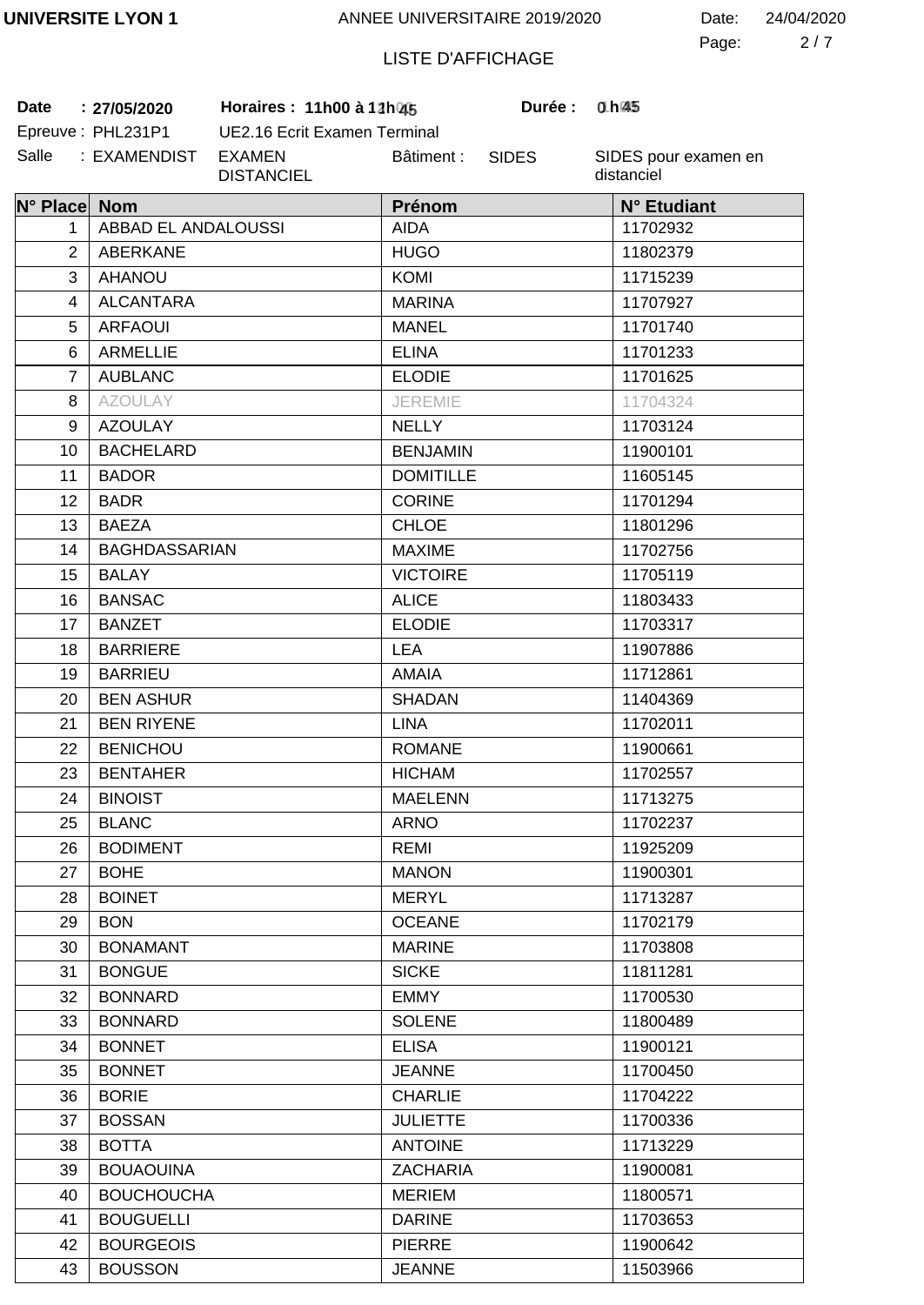3 7 Page: Date: 24/04/2020

# LISTE D'AFFICHAGE

SIDES

Salle : EXAMENDIST EXAMEN **Date** 27/05/2020 **Horaires :** 11h00 à 12h45

EL BERMIL

86

Epreuve PHL231P1 UE2.16 Ecrit Examen Terminal DISTANCIEL Bâtiment :

SIDES pour examen en distanciel

**1 45 0 45**

| N° Place Nom |                     | Prénom           | N° Etudiant |
|--------------|---------------------|------------------|-------------|
| 44           | <b>BOUVERESSE</b>   | <b>NICOLAS</b>   | 11700273    |
| 45           | <b>BOVICELLI</b>    | LÉONA            | 11900141    |
| 46           | <b>BRESSON</b>      | <b>PAULINE</b>   | 11700212    |
| 47           | <b>BRUN</b>         | <b>SAMIR</b>     | 11800676    |
| 48           | <b>BRUNEAU</b>      | <b>CYRILLE</b>   | 11802680    |
| 49           | <b>BUI</b>          | <b>FLORENCE</b>  | 11703677    |
| 50           | <b>BUI PHUONG</b>   | VY.              | 11505038    |
| 51           | CANET               | <b>HADRIEN</b>   | 11701139    |
| 52           | <b>CAPION</b>       | <b>CONSTANCE</b> | 11802969    |
| 53           | <b>CHABROUX</b>     | <b>ELISA</b>     | 11804275    |
| 54           | <b>CHALMETON</b>    | <b>MAELLE</b>    | 11900403    |
| 55           | <b>CHAMBON</b>      | <b>CORALIE</b>   | 11900501    |
| 56           | <b>CHAPOTET</b>     | <b>MARIETTE</b>  | 11811414    |
| 57           | <b>CHASSON</b>      | <b>PAULINE</b>   | 11900462    |
| 58           | <b>CHAVAREN</b>     | <b>NADEGE</b>    | 11900281    |
| 59           | <b>COLIN</b>        | <b>ENZO</b>      | 11702522    |
| 60           | <b>COMLAN-KOUMI</b> | AIMÉE            | 11600633    |
| 61           | <b>COPIER</b>       | <b>VALENTIN</b>  | 11700183    |
| 62           | <b>CORGIER</b>      | <b>LISA</b>      | 11900561    |
| 63           | <b>COSTAS</b>       | <b>MATHILDE</b>  | 11925022    |
| 64           | <b>COTE</b>         | <b>DONATIEN</b>  | 11800801    |
| 65           | <b>COUDERT</b>      | <b>CHARLOTTE</b> | 11603074    |
| 66           | COUDRAY             | <b>LEO</b>       | 11700562    |
| 67           | <b>COURNOYER</b>    | <b>EMMA</b>      | 11806076    |
| 68           | <b>CUVILLON</b>     | <b>APOLLINE</b>  | 11800727    |
| 69           | D'ALESSANDRO        | <b>MARIE</b>     | 11703589    |
| 70           | <b>DAHBI</b>        | <b>KAMAL</b>     | 11705020    |
| 71           | <b>DAYDE</b>        | <b>ANAIS</b>     | 11700170    |
| 72           | <b>DECHASSE</b>     | <b>CLEMENCE</b>  | 11908809    |
| 73           | <b>DELFOUR</b>      | <b>BENEDICTE</b> | 11806650    |
| 74           | <b>DELHOMMEAU</b>   | <b>JULIE</b>     | 11800238    |
| 75           | <b>DELORT</b>       | <b>MARINE</b>    | 11800397    |
| 76           | <b>DELOUCHE</b>     | <b>MAXENCE</b>   | 11605143    |
| 77           | <b>DERESSE</b>      | <b>PIERRE</b>    | 11704774    |
| 78           | <b>DESCOUT</b>      | <b>TANGUY</b>    | 11712632    |
| 79           | <b>DESRICHARD</b>   | <b>CAMILLE</b>   | 11700840    |
| 80           | <b>DIGAS</b>        | <b>CHLOÉ</b>     | 11900041    |
| 81           | <b>DOLMAZON</b>     | <b>FAUSTINE</b>  | 11909732    |
| 82           | <b>DRIDI</b>        | <b>SARAH</b>     | 11702090    |
| 83           | DROUIN--BONNET      | <b>ARTHUR</b>    | 11702058    |
| 84           | <b>DUMONT</b>       | <b>KILIAN</b>    | 11705270    |
| 85           | <b>DUPREY</b>       | <b>SEBASTIEN</b> | 11800966    |

ANISSA

11702730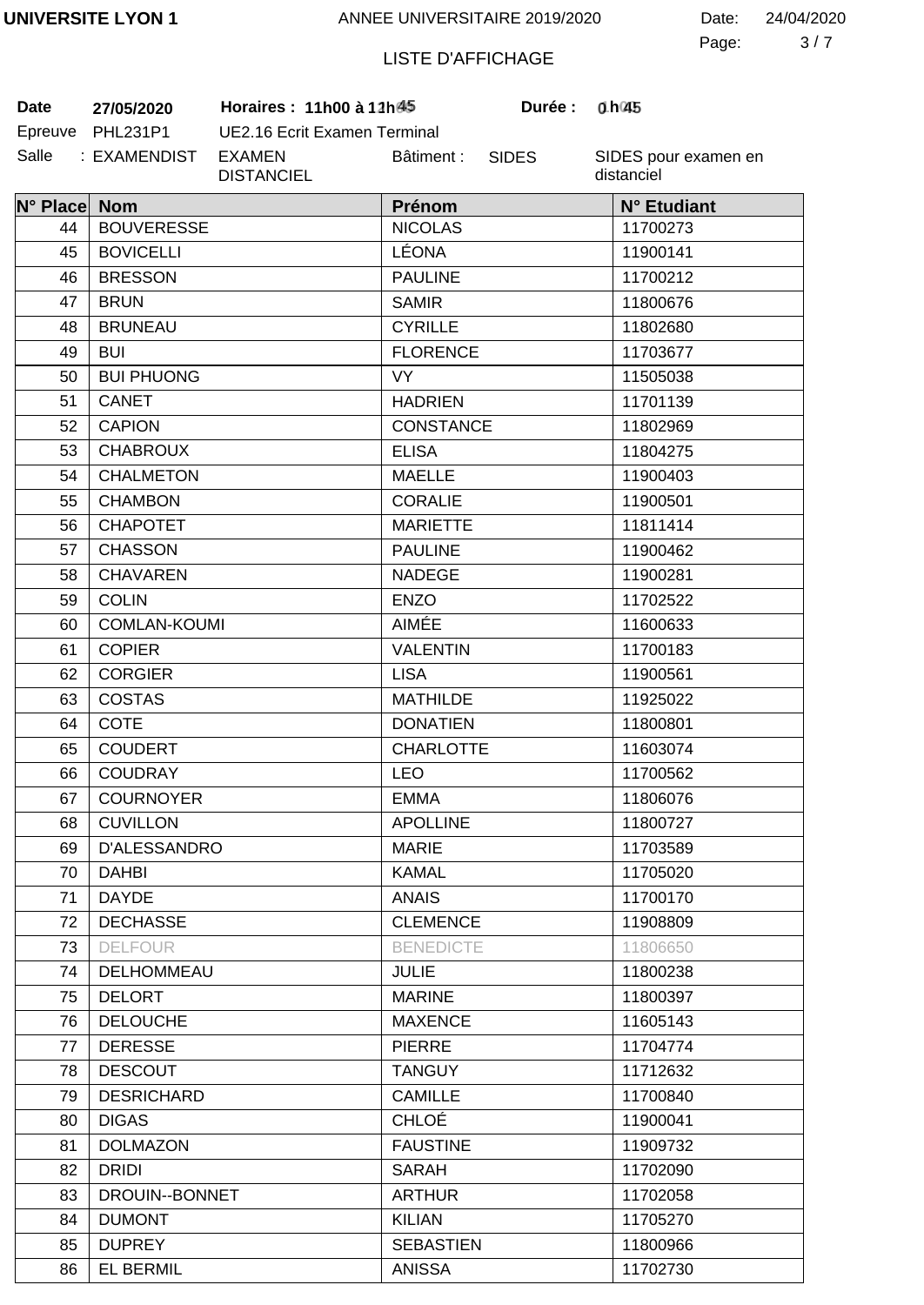4 7 Page: Date: 24/04/2020

# LISTE D'AFFICHAGE

**Date 27/05/2020 Horaires : 11h00 à 12h00 Durée : 1h00**

| Date    | 27/05/2020   |  |  |
|---------|--------------|--|--|
| Epreuve | PHL231P1     |  |  |
| Salle   | : EXAMENDIST |  |  |

UE2.16 Ecrit Examen Terminal EXAMEN DISTANCIEL Bâtiment :

SIDES

**Durée:** 

SIDES pour examen en distanciel

| N° Place Nom |                             | Prénom           | N° Etudiant |
|--------------|-----------------------------|------------------|-------------|
| 87           | EL BIYAALI                  | <b>SANIA</b>     | 11501883    |
| 88           | <b>EL HAMRI</b>             | ABDESSAMAD       | 11900161    |
| 89           | <b>ELONGA</b>               | <b>LODI</b>      | 11804248    |
| 90           | <b>EMMANUEL</b>             | <b>MARINA</b>    | 11701000    |
| 91           | <b>EYNAUD</b>               | <b>EMMA</b>      | 11802373    |
| 92           | <b>FALCIONI</b>             | <b>GWLADYS</b>   | 11807884    |
| 93           | <b>FANTINO</b>              | <b>LOUIS</b>     | 11702117    |
| 94           | <b>FAVROT</b>               | <b>PAULINE</b>   | 11705448    |
| 95           | <b>FAYARD</b>               | <b>MATHILDE</b>  | 11703083    |
| 96           | <b>FERRUIT</b>              | <b>FELIX</b>     | 11701850    |
| 97           | <b>FITOUSSI</b>             | <b>LEA</b>       | 11703545    |
| 98           | <b>FLORI</b>                | <b>CLEMENT</b>   | 11900201    |
| 99           | <b>FORAT</b>                | <b>MARIE</b>     | 11702147    |
| 100          | <b>FORAY</b>                | <b>LEA</b>       | 11702734    |
| 101          | <b>FOULON</b>               | <b>ALIXE</b>     | 11703984    |
| 102          | <b>FRACHON</b>              | <b>CHLOE</b>     | 11701952    |
| 103          | <b>FRANC</b>                | <b>VICTOR</b>    | 11925198    |
| 104          | <b>GARNIER DE LABAREYRE</b> | <b>CLAUDIA</b>   | 11801617    |
| 105          | <b>GENANS</b>               | <b>VICTOR</b>    | 11507728    |
| 106          | <b>GIROUD</b>               | <b>MARGAUX</b>   | 11900381    |
| 107          | GIROUD--BEAULIEU            | <b>MATTHIEU</b>  | 11700733    |
| 108          | <b>GOLL</b>                 | <b>AMANDINE</b>  | 11900221    |
| 109          | <b>GOUPY</b>                | <b>MARTIN</b>    | 11714448    |
| 110          | <b>GOUTTEFANGEAS</b>        | <b>CAMILLE</b>   | 11900061    |
| 111          | <b>GRANDJEAN</b>            | <b>LOLA</b>      | 11703594    |
| 112          | <b>GRASSET</b>              | <b>MARIANNE</b>  | 11925239    |
| 113          | GREUZARD                    | <b>NATHAN</b>    | 11703476    |
| 114          | <b>GUICHARD</b>             | <b>MANON</b>     | 11900602    |
| 115          | <b>GUIGON</b>               | <b>PAULINE</b>   | 11801389    |
| 116          | <b>GUILLAUD</b>             | <b>PENELOPE</b>  | 11802873    |
| 117          | <b>GULSEVEN</b>             | <b>ENES</b>      | 11800941    |
| 118          | <b>HAFFENMEYER</b>          | <b>STANISLAS</b> | 11703220    |
| 119          | <b>HAMON</b>                | <b>CAPUCINE</b>  | 11900441    |
| 120          | <b>HEMMANI</b>              | <b>NADA</b>      | 11812500    |
| 121          | HO                          | <b>AURORE</b>    | 11713164    |
| 122          | <b>HOUSEAUX</b>             | <b>LUCILE</b>    | 11704959    |
| 123          | <b>HUGUES</b>               | <b>BASTIEN</b>   | 11705471    |
| 124          | <b>HULALKA</b>              | <b>ANAIS</b>     | 11900261    |
| 125          | <b>HYLEBOS</b>              | <b>AUDRAN</b>    | 11702249    |
| 126          | <b>IMBERT</b>               | <b>MELINE</b>    | 11701719    |
| 127          | <b>JACOB</b>                | <b>KILLIAN</b>   | 11801700    |
| 128          | <b>JACQUART</b>             | <b>AMELIE</b>    | 11700365    |
| 129          | <b>JAMBON</b>               | <b>ALEXANDRE</b> | 11701155    |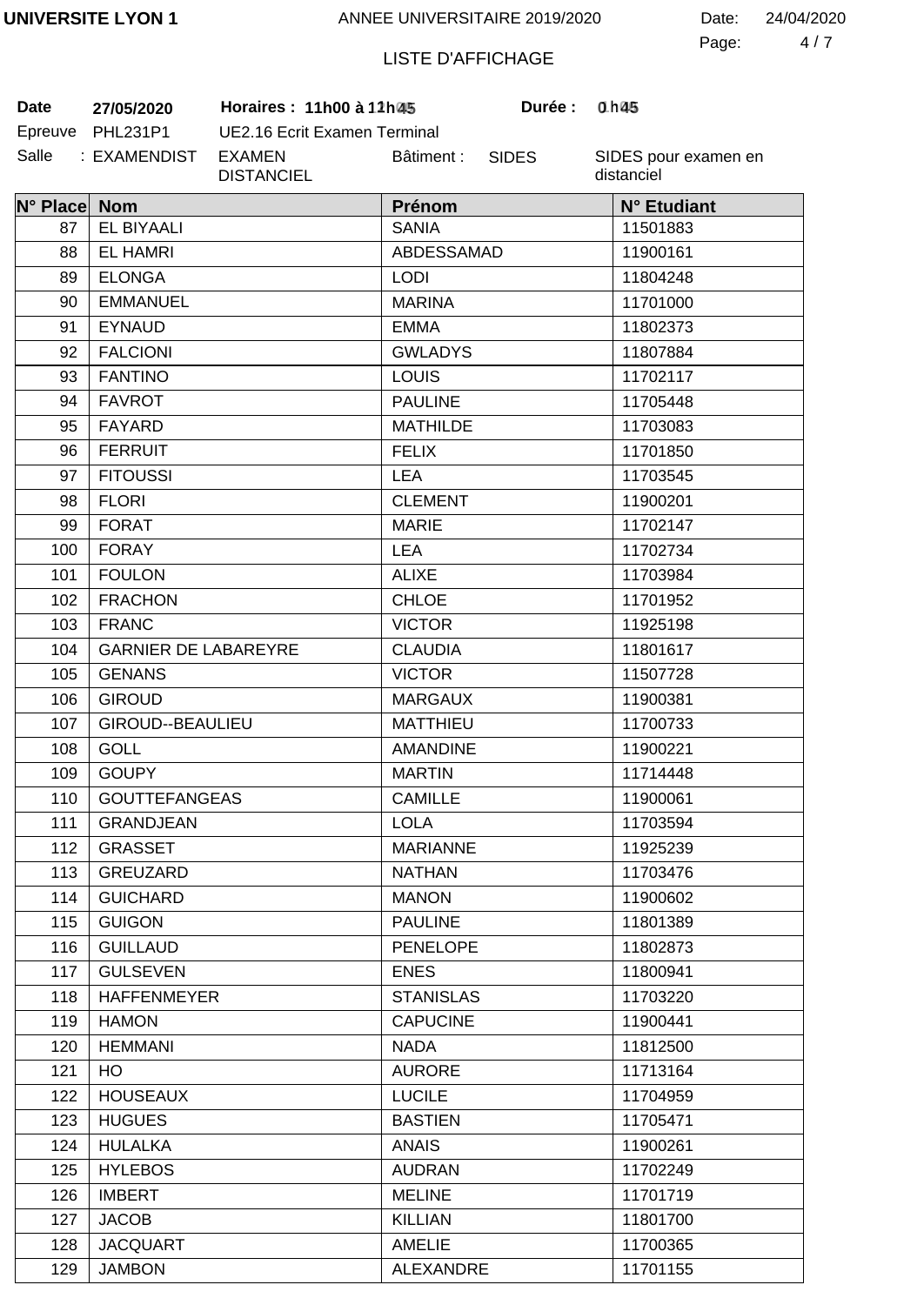5 7 Page: Date: 24/04/2020

# LISTE D'AFFICHAGE

SIDES

Salle : EXAMENDIST EXAMEN **Date** 27/05/2020 **Horaires : 11h00 à 12h00** 

Epreuve PHL231P1 UE2.16 Ecrit Examen Terminal DISTANCIEL Bâtiment :

SIDES pour examen en distanciel

**1 45 0 45**

| N° Place Nom |                         | Prénom             | N° Etudiant |
|--------------|-------------------------|--------------------|-------------|
| 130          | <b>JURINE</b>           | <b>EMMA</b>        | 11800950    |
| 131          | <b>JUSTON</b>           | <b>FANNY</b>       | 11900521    |
| 132          | <b>KACAR</b>            | <b>MIKAIL</b>      | 11900541    |
| 133          | <b>KADER</b>            | <b>ABDOULKADER</b> | 11711245    |
| 134          | <b>KEMMEUGNE</b>        | <b>NOEMIE</b>      | 11811249    |
| 135          | <b>KERACHNI</b>         | <b>SOUMEYA</b>     | 11803755    |
| 136          | <b>KHENG</b>            | <b>ALICE</b>       | 11704083    |
| 137          | <b>KOK</b>              | <b>CHRISTINE</b>   | 11701855    |
| 138          | <b>KRIFA</b>            | <b>OUSSAMA</b>     | 11705401    |
| 139          | LACASSAGNE              | <b>THEO</b>        | 11700126    |
| 140          | <b>LACOUR</b>           | <b>OCEANE</b>      | 11703678    |
| 141          | <b>LACROIX</b>          | <b>LEA</b>         | 11900621    |
| 142          | <b>LAFFIN</b>           | <b>SALOME</b>      | 11900181    |
| 143          | <b>LAFLOTTE</b>         | <b>AZARY</b>       | 11702222    |
| 144          | <b>LAHLOU</b>           | <b>DRISS</b>       | 11805861    |
| 145          | LAMKADMI                | <b>ASSIA</b>       | 11900021    |
| 146          | LAMY                    | <b>JUSTINE</b>     | 11802302    |
| 147          | <b>LANIEZ</b>           | <b>CAMILLE</b>     | 11801092    |
| 148          | <b>LAURANSON</b>        | <b>AIMEE</b>       | 11800220    |
| 149          | <b>LEBORGNE</b>         | <b>BASILE</b>      | 11700510    |
| 150          | <b>LEBRUN</b>           | <b>THEO</b>        | 11705283    |
| 151          | <b>LEGRAM</b>           | <b>WIAM</b>        | 11713245    |
| 152          | <b>LEGRAND</b>          | <b>ALBAN</b>       | 11601613    |
| 153          | <b>LEMOINE</b>          | <b>PAULINE</b>     | 11702929    |
| 154          | <b>LEPETIT</b>          | <b>ROXANE</b>      | 11704128    |
| 155          | LIVE LUN                | <b>CASSANDRE</b>   | 11900241    |
| 156          | MAI                     | PHUONG TRANG       | 11612122    |
| 157          | <b>MANDON</b>           | <b>CHARLOTTE</b>   | 11900601    |
| 158          | <b>MASHEKU</b>          | <b>KLAUS</b>       | 11407693    |
| 159          | <b>MATAS</b>            | <b>VICTOR</b>      | 11706352    |
| 160          | <b>MAYEN</b>            | <b>THOMAS</b>      | 11603655    |
| 161          | <b>MEJAI</b>            | <b>DONIA</b>       | 11506419    |
| 162          | <b>MESSAOUDI</b>        | <b>NADIR</b>       | 11703376    |
| 163          | <b>MILLE</b>            | <b>CHARLOTTE</b>   | 11704874    |
| 164          | <b>MOLLIER</b>          | <b>JULIETTE</b>    | 11900821    |
| 165          | <b>MONDON</b>           | <b>OCEANE</b>      | 11701327    |
| 166          | <b>MONEGAT</b>          | MAËLLE             | 11900421    |
| 167          | <b>MONTAGNE</b>         | <b>ORIANE</b>      | 11900402    |
| 168          | <b>MORALES MASCLAUX</b> | <b>CHLOÉ</b>       | 11900404    |
| 169          | <b>MOREL</b>            | <b>ANTONIN</b>     | 11801032    |
| 170          | <b>MOUAZER</b>          | <b>CELINE</b>      | 11611521    |
| 171          | <b>MOUNIER</b>          | <b>JOHANN</b>      | 11703188    |
| 172          | <b>MOUNTADIR</b>        | <b>INES</b>        | 11900341    |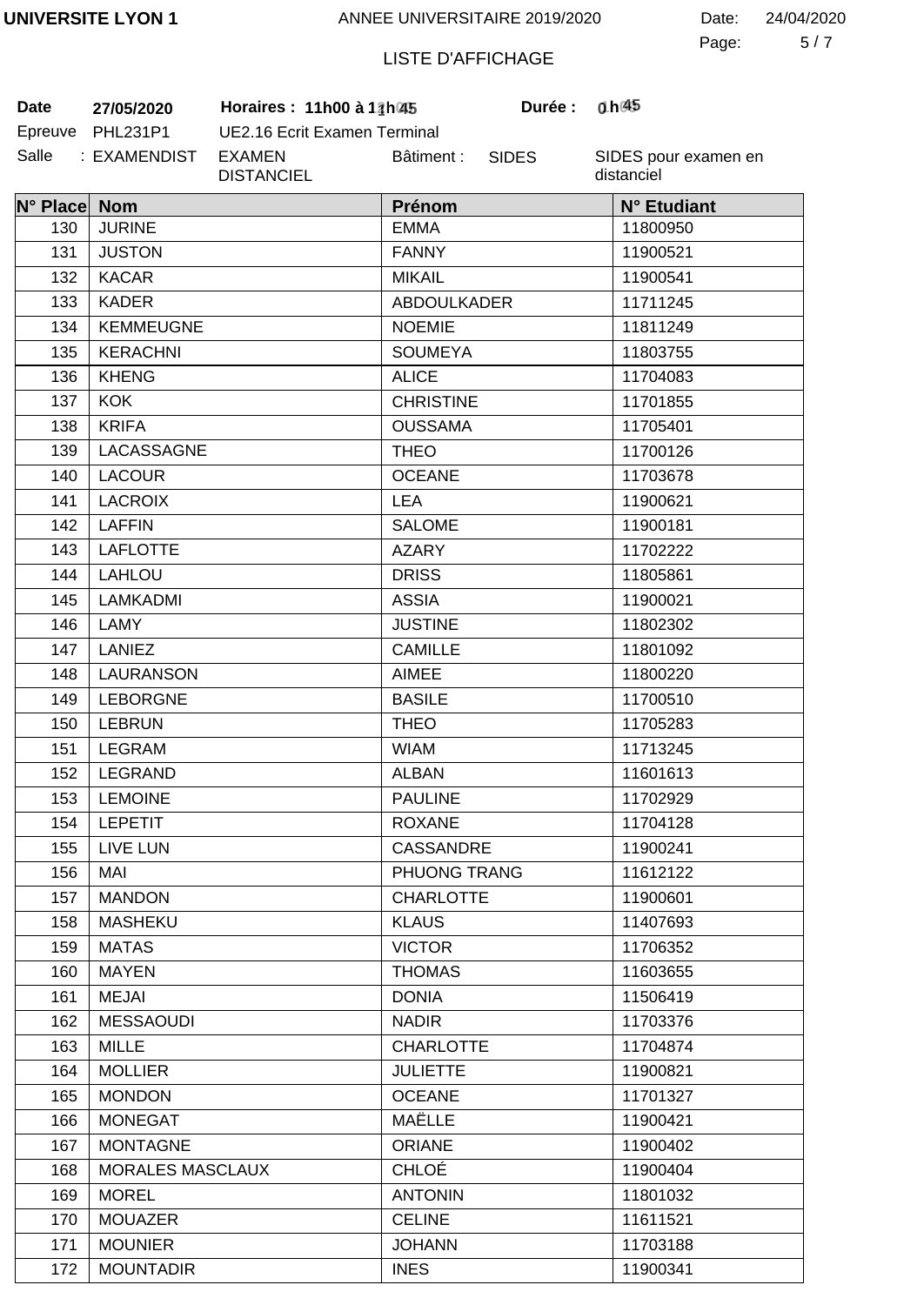6 7 Page: Date: 24/04/2020

# LISTE D'AFFICHAGE

**Date 27/05/2020 Horaires : 11h00 à 12h00 Durée : 1h00**

| Date  | 27/05/2020       |  |  |
|-------|------------------|--|--|
|       | Epreuve PHL231P1 |  |  |
| Salle | : EXAMENDIST     |  |  |

UE2.16 Ecrit Examen Terminal EXAMEN DISTANCIEL Bâtiment :

SIDES

**Durée:** 

SIDES pour examen en distanciel

| N° Place Nom |                    | Prénom           | N° Etudiant |
|--------------|--------------------|------------------|-------------|
| 173          | <b>MOUSSAOUI</b>   | <b>BRAHIM</b>    | 11801757    |
| 174          | <b>MOUSSAOUI</b>   | <b>SHAYMA</b>    | 11909094    |
| 175          | <b>MOUTON</b>      | <b>MANON</b>     | 11907982    |
| 176          | <b>MULLER</b>      | <b>CAMILLE</b>   | 11804274    |
| 177          | <b>MUSTO</b>       | <b>MAXIME</b>    | 11701344    |
| 178          | <b>NATSIS</b>      | <b>ANGELOS</b>   | 11703730    |
| 179          | NGOUNDA MANGA      | <b>LOUISA</b>    | 11807211    |
| 180          | <b>NGUYEN</b>      | <b>TRONG VAN</b> | 11700816    |
| 181          | <b>NSETO</b>       | <b>ANDREA</b>    | 11407158    |
| 182          | <b>NUEL</b>        | <b>JEANNE</b>    | 11900581    |
| 183          | <b>OLLIER</b>      | <b>DOMITILLE</b> | 11700866    |
| 184          | ORLHAC             | <b>ELISA</b>     | 11805690    |
| 185          | <b>OUACHANI</b>    | <b>JIHANE</b>    | 11705620    |
| 186          | <b>PARENT</b>      | <b>SASSANDRA</b> | 11802589    |
| 187          | <b>PARMENTIER</b>  | <b>CHLOE</b>     | 11900401    |
| 188          | PERARD             | <b>MARIE</b>     | 11805397    |
| 189          | <b>PIASECKI</b>    | <b>LISA</b>      | 11802832    |
| 190          | <b>PICHON</b>      | <b>DIANE</b>     | 11806783    |
| 191          | <b>PIROUX</b>      | <b>YVAN</b>      | 11704209    |
| 192          | <b>POINOT</b>      | <b>VALENTINE</b> | 11900361    |
| 193          | <b>POLITTE</b>     | <b>AGATHE</b>    | 11800405    |
| 194          | <b>PONTONNIER</b>  | <b>BAPTISTE</b>  | 11700185    |
| 195          | <b>POUGNER</b>     | <b>JADE</b>      | 11900362    |
| 196          | POUILLARD BERTRAND | <b>LOIC</b>      | 11705219    |
| 197          | <b>POULY</b>       | <b>MARINE</b>    | 11802323    |
| 198          | POYRAZ             | <b>CANSEL</b>    | 11801173    |
| 199          | <b>RAHAB</b>       | <b>HICHAM</b>    | 11900641    |
| 200          | RAMI               | <b>ISMAEL</b>    | 11705188    |
| 201          | <b>RAVIER</b>      | <b>LISA</b>      | 11701403    |
| 202          | <b>REBORA</b>      | <b>INES</b>      | 11700841    |
| 203          | <b>REVIL</b>       | <b>CHLOE</b>     | 11703785    |
| 204          | <b>RHOUMY</b>      | <b>CLEMENT</b>   | 11807840    |
| 205          | <b>RICHARD</b>     | <b>MATHIS</b>    | 11700748    |
| 206          | <b>RINGRESSI</b>   | <b>AXELLE</b>    | 11703557    |
| 207          | <b>ROBERT</b>      | <b>JULIETTE</b>  | 11801321    |
| 208          | <b>ROBERT</b>      | <b>ZOE</b>       | 11703697    |
| 209          | <b>ROBICHON</b>    | PIERRE-YVES      | 11713302    |
| 210          | <b>ROCHE</b>       | <b>LUCIE</b>     | 11801341    |
| 211          | <b>ROMDHANA</b>    | <b>SYRINE</b>    | 11908820    |
| 212          | <b>ROMEUF</b>      | <b>MATHILDE</b>  | 11900481    |
| 213          | <b>ROSSET</b>      | AXEL             | 11908095    |
| 214          | <b>ROUSSEAU</b>    | <b>MADDY LOU</b> | 11702377    |
| 215          | <b>ROUSSEL</b>     | <b>CHARLENE</b>  | 11800236    |